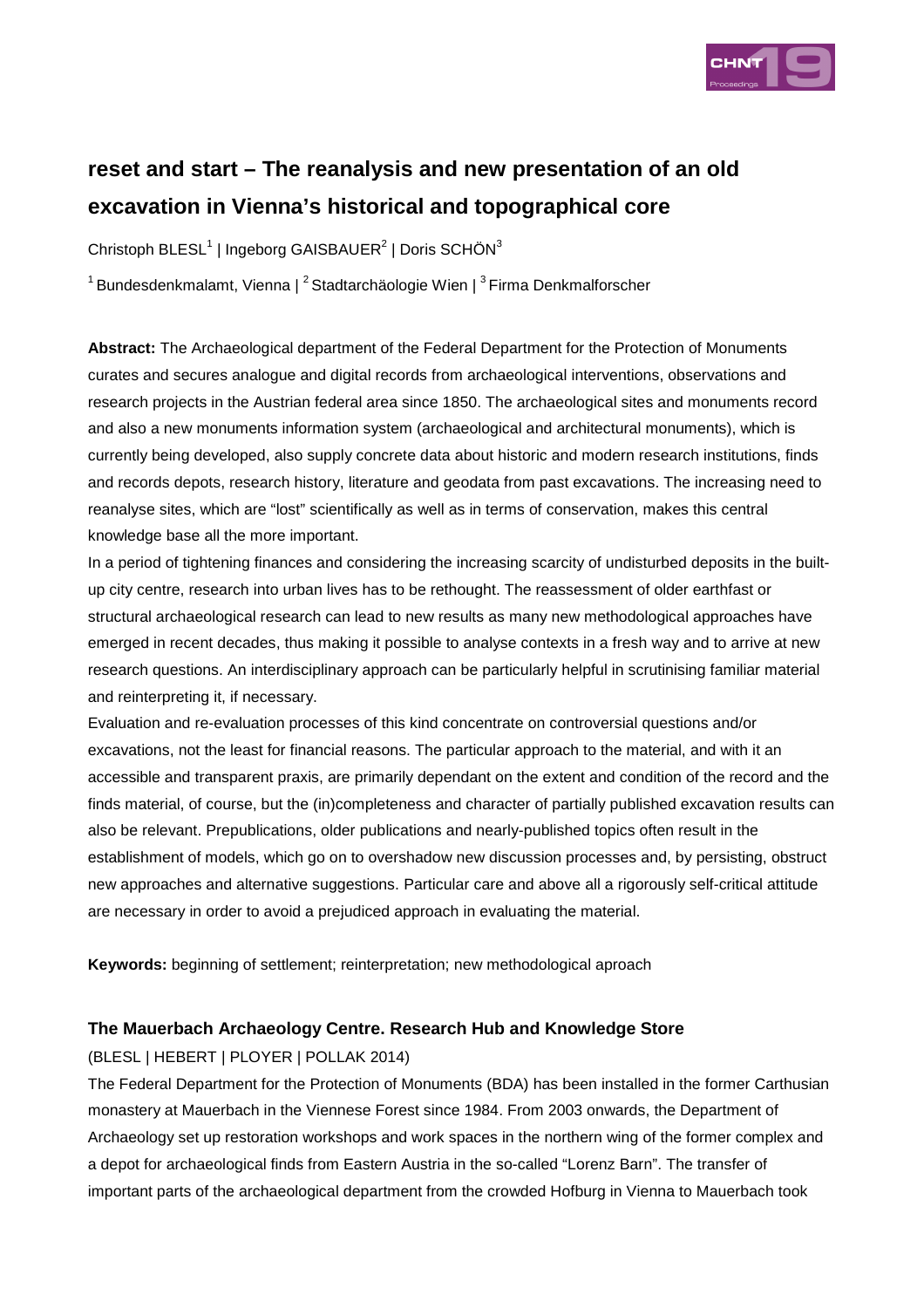

place in 2011/2012. The workplaces of colleagues responsible for the core areas archaeological research – inventorisation (archaeological survey) and archive are found there. The new archaeology centre of the Federal Department for the Protection of Monuments at Mauerbach has been open for public use since 2013 (Fig. 1 ).



Fig. 1 – The charterhouse in Mauerbach: the Cloister (Foto: Bettina Neubauer-Pregl, BDA )

The analogue and digital archaeological archive of the BDA with reports, drawings and monument records from the beginnings of the state monuments service in 1850 to the present is administered in the Mauerbach Archaeology Centre (Fig. 2).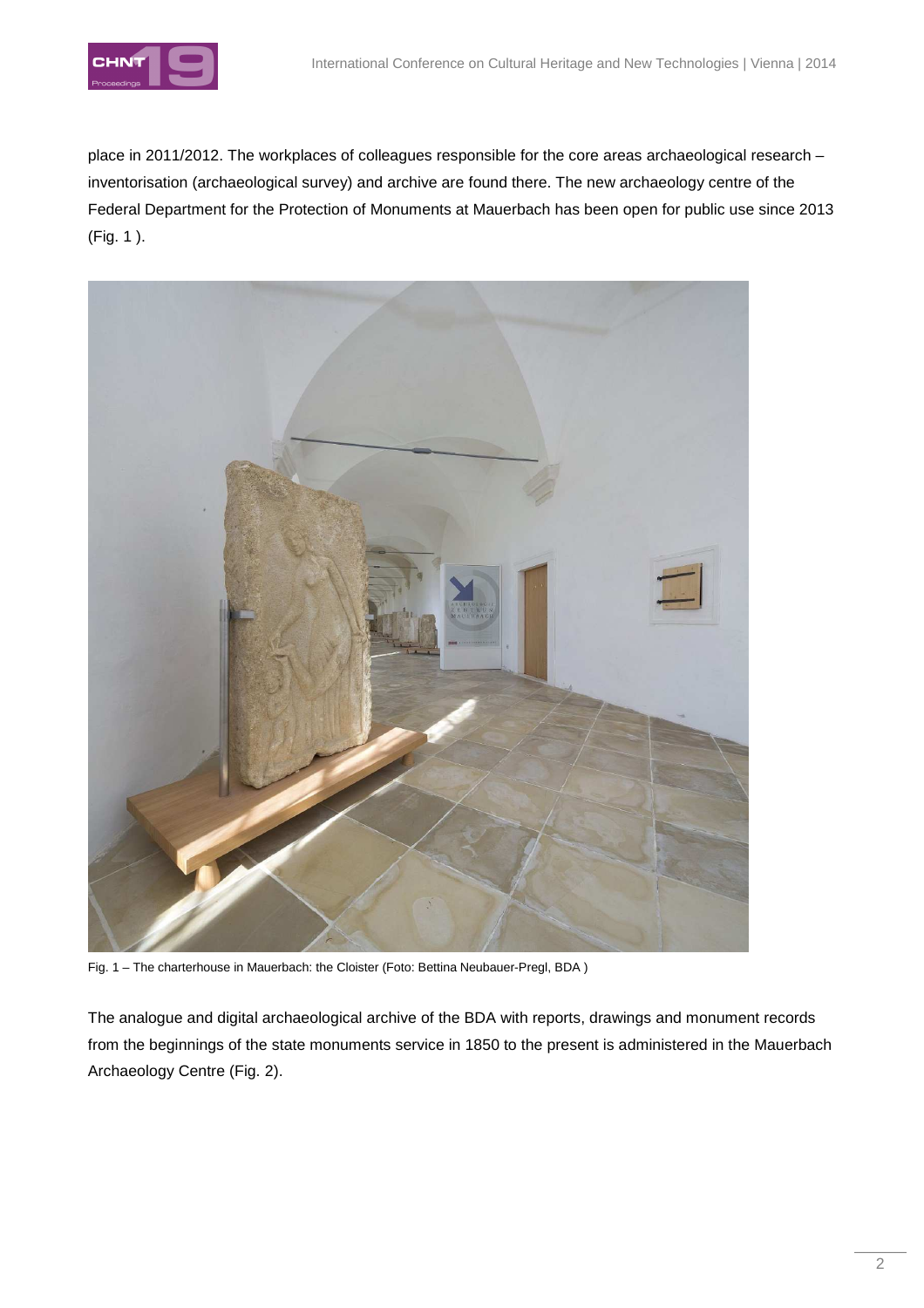



Fig. 2 – Data storage in the archive (Christoph Blesl, BDA)

From 2012 onwards, all site records from authorised archaeological interventions from the entire federal area are housed at Mauerbach, whether in original form or in duplicate. The site records from 500-600 excavations, emergency finds' recovery actions and surveys are integrated into the archive each year. For the first time archaeological data from more than 30,000 years of cultural history are now centrally available to the department and – on the basis of the archive laws and following consultation with the authors – to researchers and interested specialists. The central, federal sites record, which is continuously being updated, can be accessed in Mauerbach as can the newly reorganised specialist departmental library. Postexcavation analysis of finds and site records of importance to the protection of monuments in Austria and to research have been taking place in Mauerbach for ten years now. These include the analysis of large excavations from linear road and rail projects and of single excavations.

Well-equipped workspaces in the northern wing's workshops can be used for the conservation and restoration of archaeological finds. In recent years, restorers of archaeological finds using the Mauerbach Archaeology Centre have been important for individual projects and for the care of the extensive Federal Department for the Protection of Monuments central archaeological finds depot in the Lorenz Barn (Fig. 3).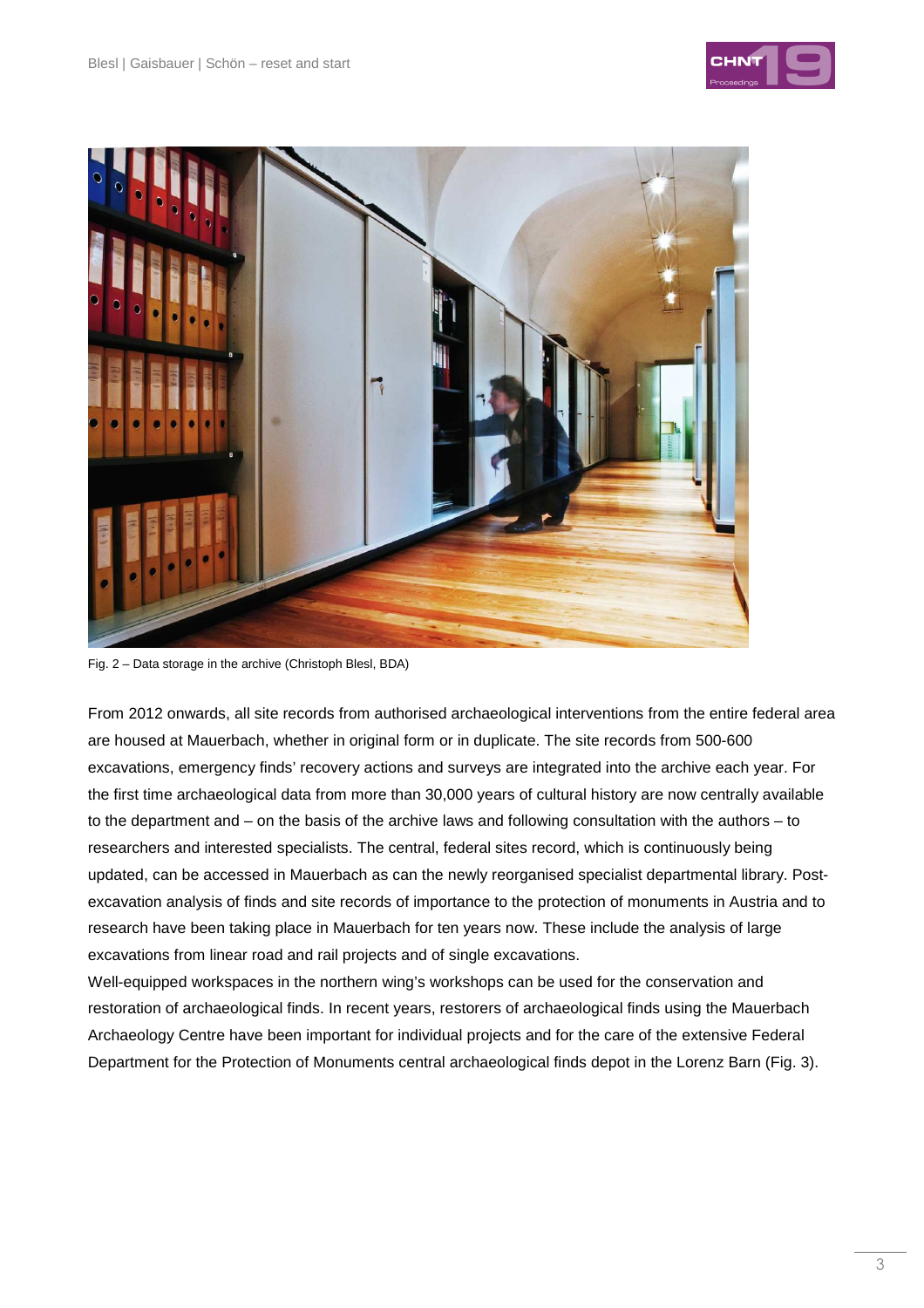



Fig. 3 – Storage of archaeological finds (Christoph Blesl, BDA)

The rooms at Mauerbach are used for specialist seminars and workshops, dealing with particular themes to do with the protection and research of monuments, and are also suitable for small conferences. When discussing the Mauerbach Archaeology Centre as the home of research into archaeological monuments in Austria, it should be pointed out that the term "research into archaeological monuments" is taken from the care of buildings and monuments and is not widely used in archaeological and ancient history circles. It nevertheless describes the integrative character of this core task of archaeology in the conservation service very well. Detailed knowledge, not only of the entire corpus of monuments, but also of the state of research nationally and internationally, including related sciences and relevant natural sciences, not least the restoration sciences, are essential. Research into archaeological monuments always has to be relevant at different levels: To the historical cultural landscape in its entirety, to the individual monuments and to the finds as the smallest units. The emphasis lies on the archaeological survey, which by drawing on all possible sources and prospection methods, aims to record the national corpus of monuments as completely as possible and thus create the basis for further actions by the department ("protection order", zoning and planning procedures, heritage management and rescue excavations). The sources include not only the actual finds sites themselves, but also previous finds, collections and historical information (inventories, the estates of past researchers and collectors, historical reports and maps).

The archaeological sites and monuments database, together with a new monuments information system (archaeological and buildings protection) currently being developed, can also supply concrete data and links to participating historic and modern research institutions, the location of finds and records, research history, literature and geodata from past excavations. This central knowledge store is particularly important in the light of the increasing need – for scientific and preservation reasons – to re-examine "lost" sites.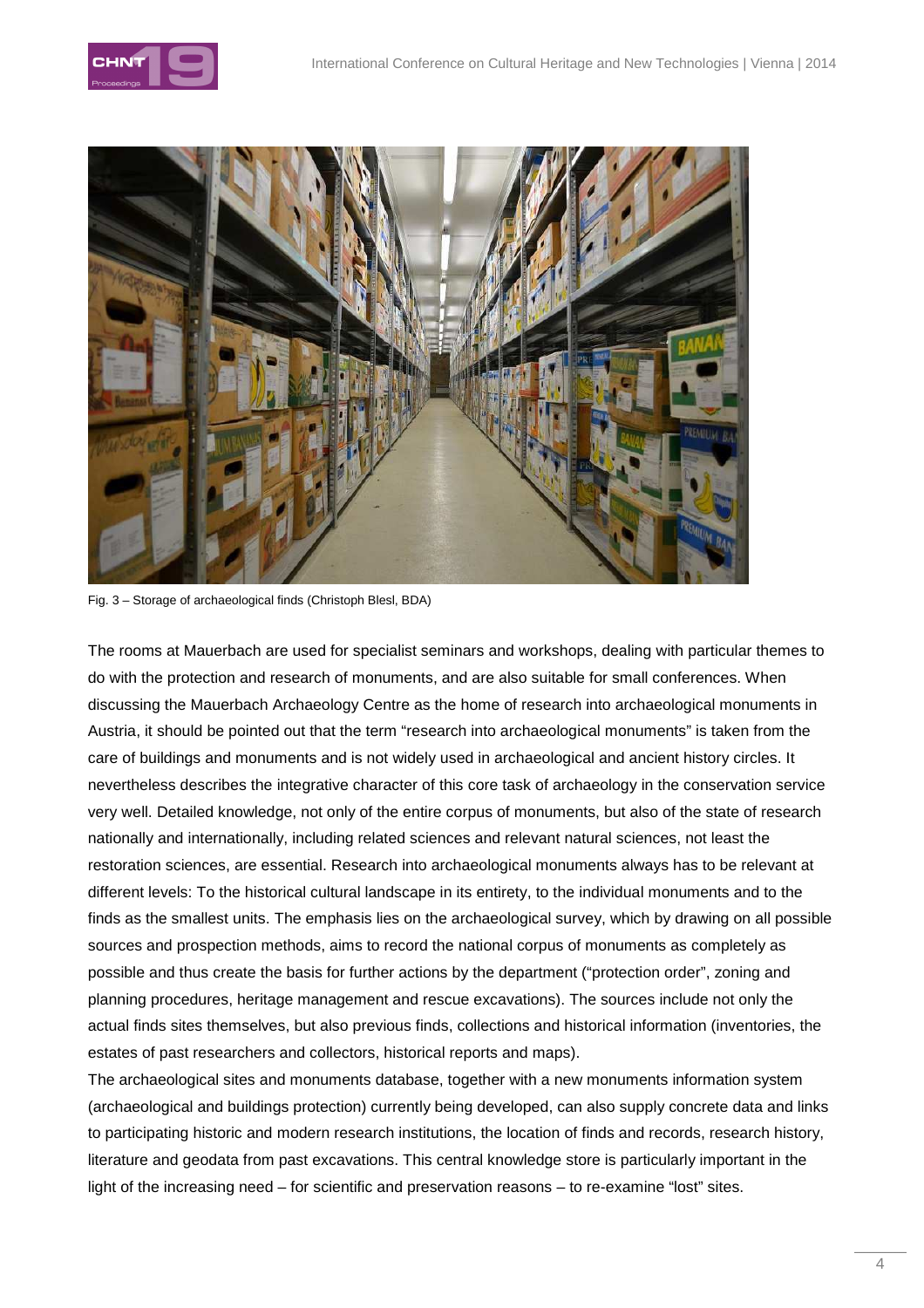

Three of these excavations on very important sites now lost were carried out by Hertha Ladenbauer-Orel in the 1960 and the first years of the 1970´s. The abatement of the merited scientist was devolved to the department of monuments in 2009 and was stored in Mauerbach.

Ch. B.

### **reset....**

How can research into urban lives best be carried out in a period of declining financial resources and with undisturbed areas in the built-up urban centres becoming more and more rare? The re-examination of older archaeological or structural archaeological projects is one way of arriving at new results. In recent years many different methods have developed, which make it possible to examine archaeological features in a new way and thus to arrive at new questions. An interdisciplinary approach can help in checking already known conclusions and re-interpreting them if necessary.

Hertha Ladenbauer-Orel carried out three mentioned excavations or rather building site observation projects in the immediate vicinity of each other in Sterngasse, at Ruprechtsplatz und in Judengasse (LADENBAUER-OREL 1963; LADENBAUER-OREL 1972; LADENBAUER-OREL 1973). Ladenbauer-Orel knew about the archaeological projects, which took place in Germany's city centres during the rebuilding campaign after 1945 (PLANITZ 1954), and wanted to use Vienna's reconstruction in a similar fashion and thus arrive at comparable results about the development of the Vienna settlement.

Unfortunately, the accompanying circumstances in Vienna were disastrous. The political desire for a rapid reconstruction programme prevented organised archaeological excavations (Fig. 4).



Fig. 4 – Construction site Ruprechtsplatz: an impression (Helga Ladenbauer-Orel, BDA, archived in the Mauerbach Archaeology centre)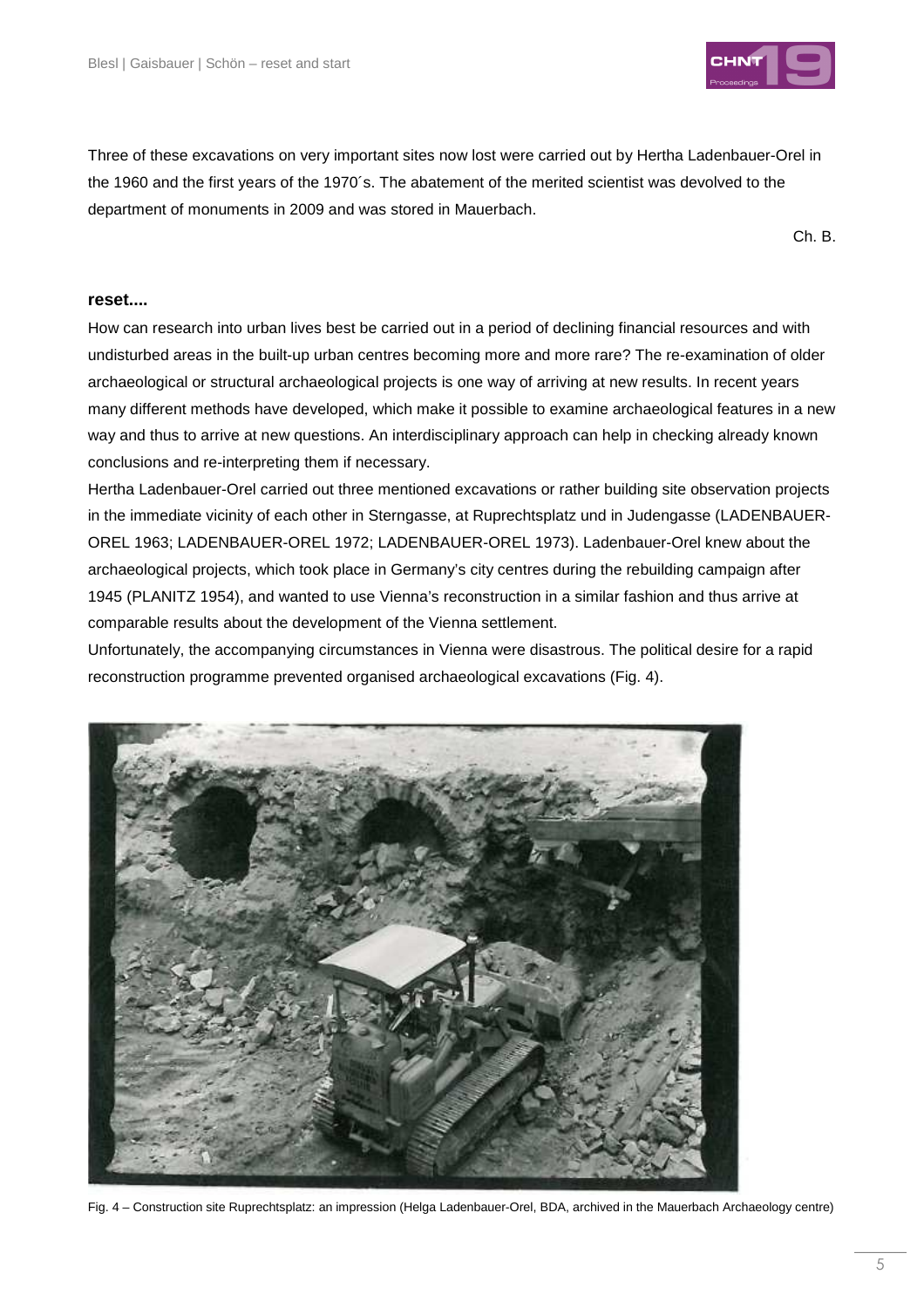

Ladenbauer-Orel recorded – frequently alone alongside three mechanical excavators – a great many features, which she assigned to Roman, early or early high medieval phases. The appalling conditions in which she was forced to work led her to suggest from her earliest publications onwards that large building projects in the historic city centres could only be dealt with by interdisciplinary teams. She called for the simultaneous presence of geologists, art historians, historians and archaeologists on the buildings sites and excavations, in order to record and interpret features as quickly and accurately as possible. A suggestion which was not acted on.

This brief summary of the conditions under which the excavations of Ladenbauer-Orel took place makes one thing clear: The demolition of the houses and their cellars by mechanical excavators led to the almost complete destruction of archaeological layers on those sites. Stratigraphic sequences and accompanying pottery finds could only be recorded in a few corners, which survived because of their position on the edges of the buildings sites. Nevertheless, during the course of the excavation in Sterngasse Ladenbauer-Orel managed to photograph 64 individual walls and record the height at which they were encountered. She allocated them to Roman, early and late medieval, and post-medieval phases and published the results of the excavations immediately after the end of the project – embedded in a wider historical context (LADENBAUER-OREL 1965/1966; LADENBAUER-OREL 1969; LADENBAUER-OREL 1970; LADENBAUER-OREL 1974).

Let us turn to the key question: Why should these three sites, which were analysed and published by Ladenbauer-Orel herself, be re-examined? First of all: As we all know archaeology has changed significantly in the last 30-40 years. New themes have become established, for example "dark earth", as a widely accepted marker for the transition between Roman and medieval layers (GABERZ 2014). New dating methods have appeared: In eastern Austria, for example, the analysis of masonry structure has been used for dating purposes since the late 1980s (SEEBACH o. J.; KÜHTREIBER 2005; MITCHELL/SCHÖN 2002). This is a way of arriving at an approximate date without adjacent earthen layers or finds. New excavations or projects accompanying contractors' trenches, most of them supervised by Martin Mosser from the Urban Archaeology service, have brought new results, which must now be correlated with Ladenbauer-Orel's findings (MOSSER 2012; MOSSER 2013a and 2013b; MOSSER 2014). New investigations of standing buildings, in our case of St. Rupert's Church, one of the pivots of

Ladenbauer-Orel's thoughts about the origins of Vienna, have been carried out and have led to new dates (ZEHETNER 2003).

Scientifically speaking, a re-analysis of site records, which are of great importance for research into Vienna's city centre, is very definitely desirable.

But is it ethically acceptable to rewrite the life's work of another scientist? The answer to this question is very definitely YES, whereby this should not be interpreted as an attempt to destroy an exceptional researcher. Instead, a term from the historical sciences is appropriate here: Archaeological excavations are historical sources, which have to be subjected to critical assessment. This procedure is an everyday part of the historical sciences, but continues to lead to problematic remarks among archaeologists. Source criticism is not, however, a personal attack on an excavator or an earlier researcher, but serves to explain the objective possibilities of a re-analysis of previous excavations on the basis of a new level of knowledge.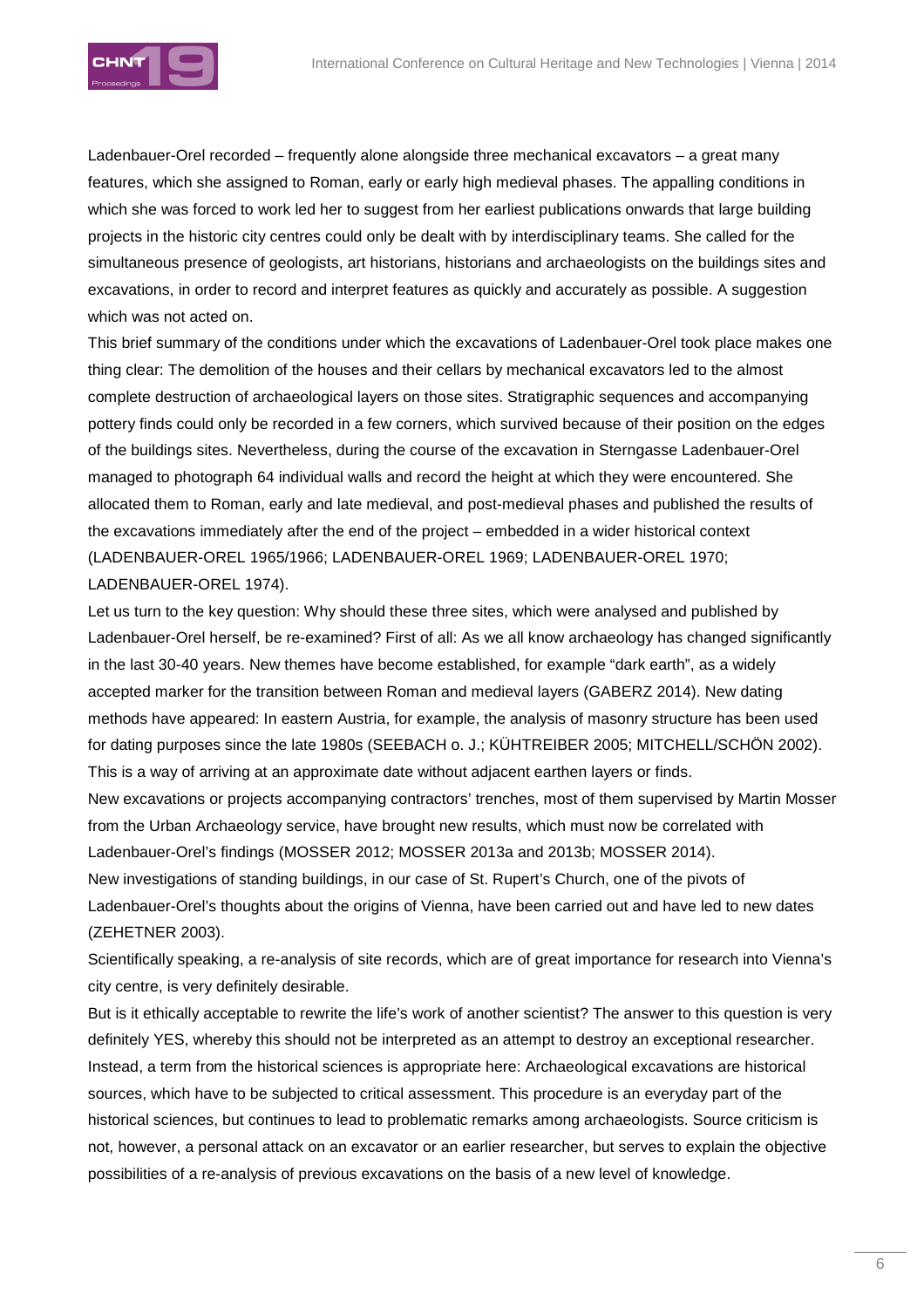

Source criticism can be either external or internal. Three questions are important in the case of external source criticism (ARNOLD 2001).

The first is whether or not everything was recorded. The answer in this case is NO. As the circumstances of the excavation have already shown, only an emergency record was possible and exact plans of the features were not drawn up.

The second question is whether or not the entire documentation has found its way to the present team. The answer in this case is YES and NO. The estate appears to be complete, but there are no lists completed during the excavation which can confirm or deny this. We believe that the record is complete however. The third question has to do with the record as a source: Has the primary record been tampered with? In this case the answer is YES. Ladenbauer-Orel initially recorded her features without interpreting them, but she rewrote her documentation at least twice, with on each occasion a little more interpretation replacing the simple record (Fig. 5 and 6).

Der Quederpfeiler G hat dieselben Quedern wie dee Hauer<br>A-B und War inder selben Höhe gebaut. Bei ihm ließ sich wieder so deutlich dehen, daß xxx dee gotischen Mauern aus Pruchteinen aber mit schlechtem Mörtel(dazwischen Nußschalen, Erdreich usw) sur den festen römichen Quadermauern aufsetzen, die denn under Bereitzeiter untermauert wurden, zuerst gestützt mit Holzbiller, die denn ummauert wurden. an der Feugenauer zwischen Sterngasse 5 und H.A.Str. demonation hapitty nut noutgeureur treeu = trigemolisch.<br>Tétradament lis 12 60m an Regel 2. 90 eeu troughttale dann deus rainel Guacerer neuval: 420, 230-33, tile 20 eur und menseur tréable vinclure traceuer R.g. 1'20. lively selb. Quanna endelein your tricken than

Fig. 5 – From first stage documentation … (Helga Ladenbauer-Orel, BDA, archived in the Mauerbach Archaeology centre)

Now we can turn to internal source criticism, in which the human factor plays an even greater role. The question of whether or not we as the people reanalysing this material regard our source as trustworthy must be answered in stages. The primary version of the record appears to be trustworthy, but the two rewritten versions were already heavily influenced by subsequent interpretation.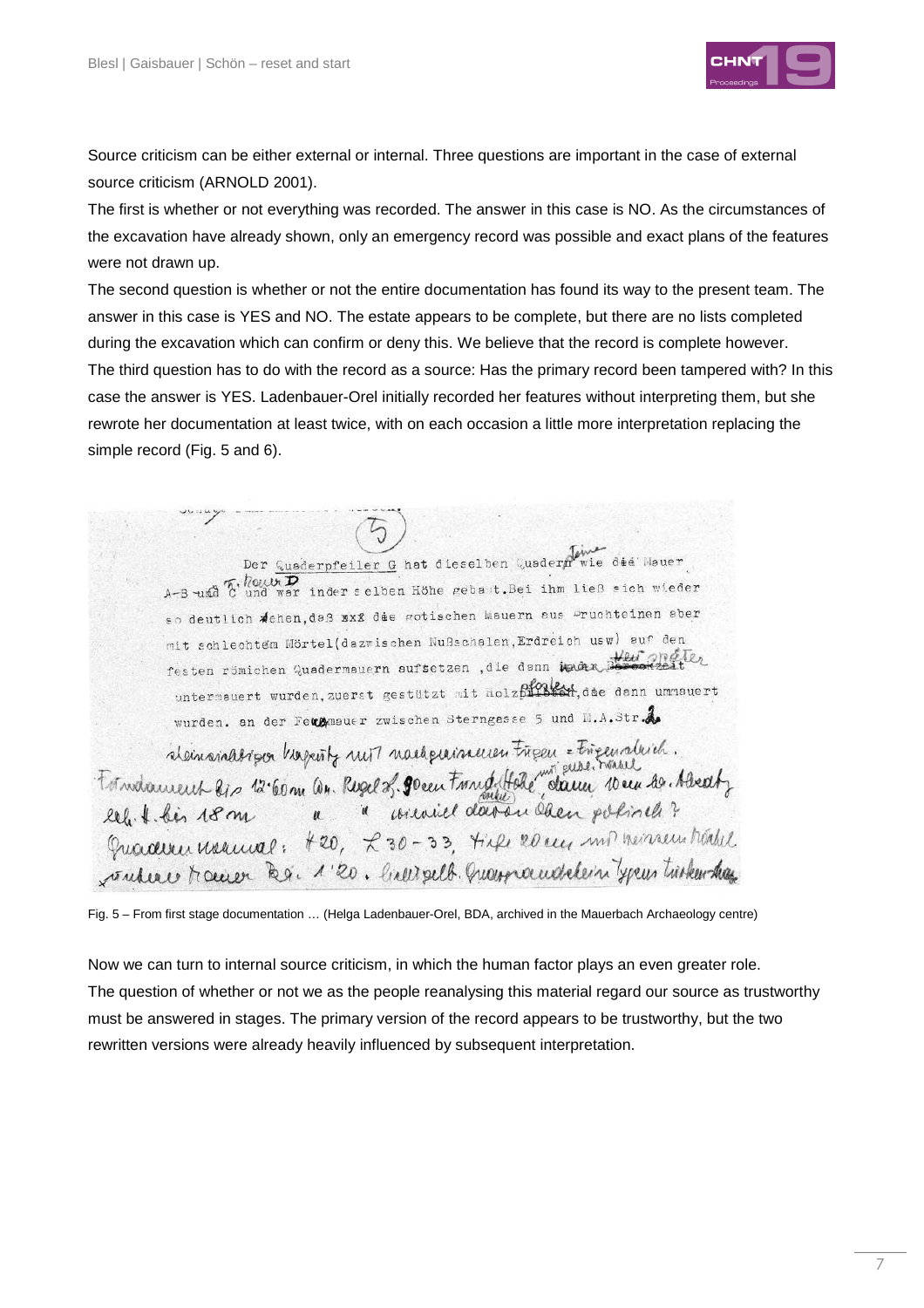



Fig. 6 – … to interpretation (Helga Ladenbauer-Orel, BDA, archived in the Mauerbach Archaeology centre)

This was not a malicious act, but a human one, because of Ladenbauer-Orel was herself strongly influenced by historical-archaeological models. She was part of the scientific community at that time and took part in lively discussions. Some years before her excavations a Viennese art historian (OETTINGER 1951) and a Viennese architect (KLAAR 1944 and 1971) had developed theories about Vienna's development, which had significantly influenced the scientific community. Their ideas were based, however, on a range of hypotheses, which were not verified or backed up, and which have been archaeologically refuted in the intervening period.

Ladenbauer-Orel was surely also subconsciously influenced by the results of the German city centre researches, some of which had led to very early dates for medieval towns (PLANITZ 1954). With these ideas in her head Ladenbauer-Orel asked questions of her archaeological sources and thought she had found an answer in the form of two for her significant layers and several stone walls, which she connected to an as yet unanalysed written source from the late 13th century (ENIKEL "FÜRSTENBUCH") and a thesis about the first castle in Vienna, which Karl Oettinger has launched on the basis of that source. Hypotheses from several different scientific disciplines found their way into the publication of her thoughts immediately afterwards. These ideas supported one another, without, however, testing each other first.

D. Sch.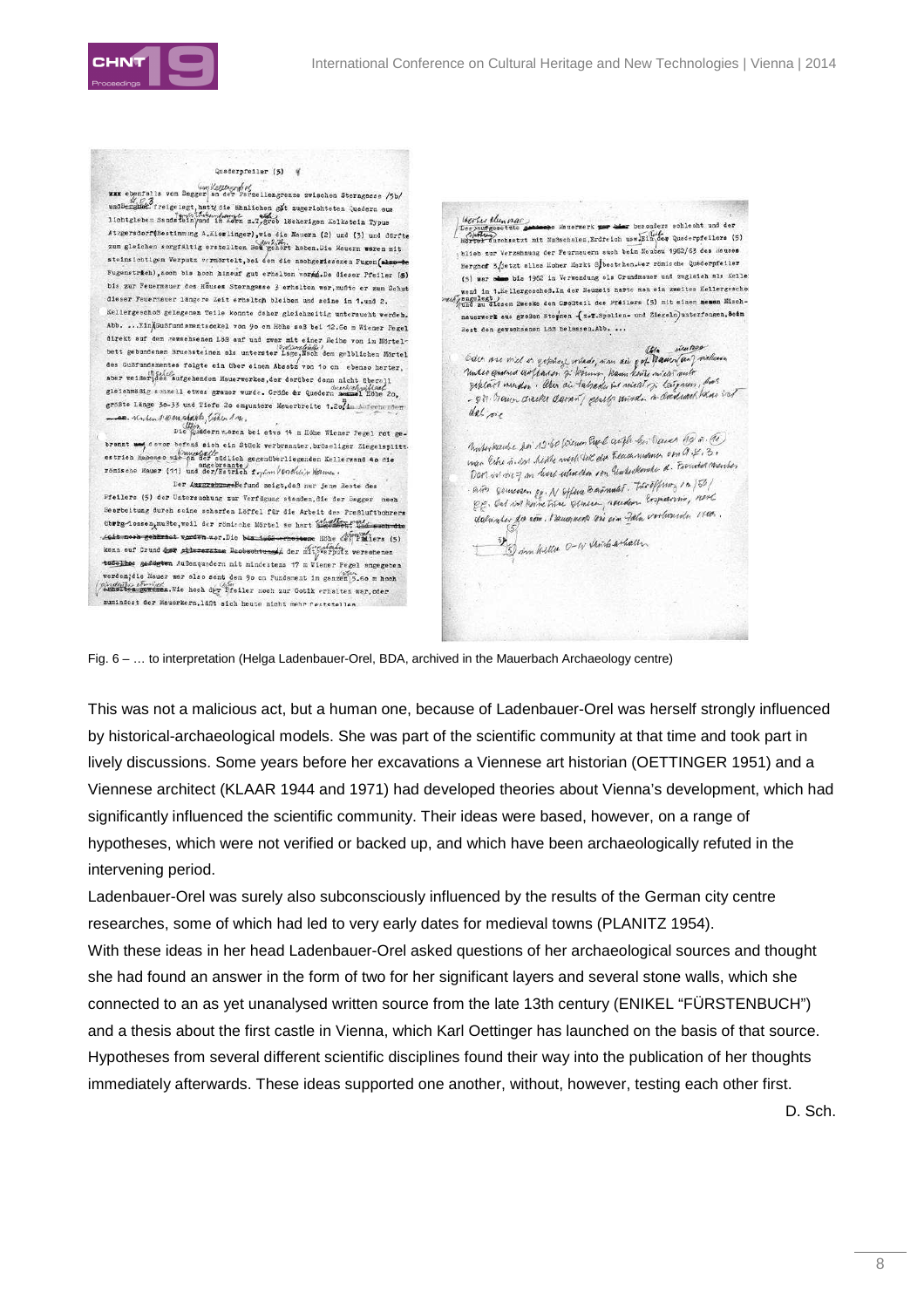

#### **....and start**

In processing and especially reprocessing the results of old excavations even the attempt of claiming objectivity demands and presupposes first of all a certain and very special state of impartiality towards the various and sometimes quite prominent theories old excavation data have a tendency to spawn. In most cases these theories have been involuntary absorbed even by the most critical archaeologist's mind over years and then - even more subconsciously incorporated/fitted into a back ground pattern of information used to position and stabilise the own theories. In this case, the human craving for a rudimental grid, the strong refusal to start all over accepting the proverbial "white room" as a place to begin, may be experienced as an unwholesome obstacle, quite hard to remove, blocking out objectivity.

In most cases the more or less conscious inability to let go of these theoretical constructs leads to two different ways of dealing with theories. After scrutinizing the matter carefully, the first main approach is to accept – at least to accept with reservations - the second is to oppose. But even if the decision is made to oppose, there is still dependency and concentration on the old theory itself.

 The internalization and anchoring of old theories, ideas and "visualisations" engarlanding the mostly meagre excavation results of days of old is something that can´t be avoided especially in the beginning of a scientific career/life step and it is as difficult to remove even with growing scientific routine. The old theory itself remains some kind of cardinal point, a prevailing zero-level-surface.

 This is definitely a crucial topic in reprocessing old excavation data, all the more, if these data, or at least what was known of them, have been discussed, interpreted and used to build up settlement models for decades. For good or for bad: they have been internalized, especially by archaeologists, who have been working on the very topic a long or at least longer time. Those continued studies make the researcher more experienced on one hand, but on the other hand probably more insensitive/insensate to his own state of mind that can hardly be described as unbiased. The only way "out" is stepping "through" and behind this surface and have a more unbiased look at the original excavation-data themselves. The one and only strategic theorem in this case is to rely on no earlier attempt of interpretation, no matter how logical and/or trustworthy it seems.

Destruction in late roman times – Ladenbauers-Orel's idea of the "burnt layer dating 400 a.d." One of the main theoretical pillars of Ladenbauer-Orel´s historical concept of settlement development (LADENBAUER-OREL 1974, 18) is the idea of almost complete destruction of roman structures and only scarcely surviving traces of roman life and "spirit". These mere fragments of roman culture and population led – at least in her opinion - last but not least to a meagre but continuous use of the area of the roman fortress. This idea of late roman warfare and final defeat seemed to be echoed in a specific archaeological feature and she was confident to identify the traces of destruction in the shape of a significant "burnt layer" she observed while being occupied with the excavations Ruprechtsplatz (Fig. 7), Sterngasse and finally Judengasse.

A closer examination of the archaeological finds involved proofed all too soon, that the layer in dispute was no product of late roman activities of any kind, but that it belonged to the early high medieval period. A new and very convincing solution of this problem was needed and so a second attempt to decode this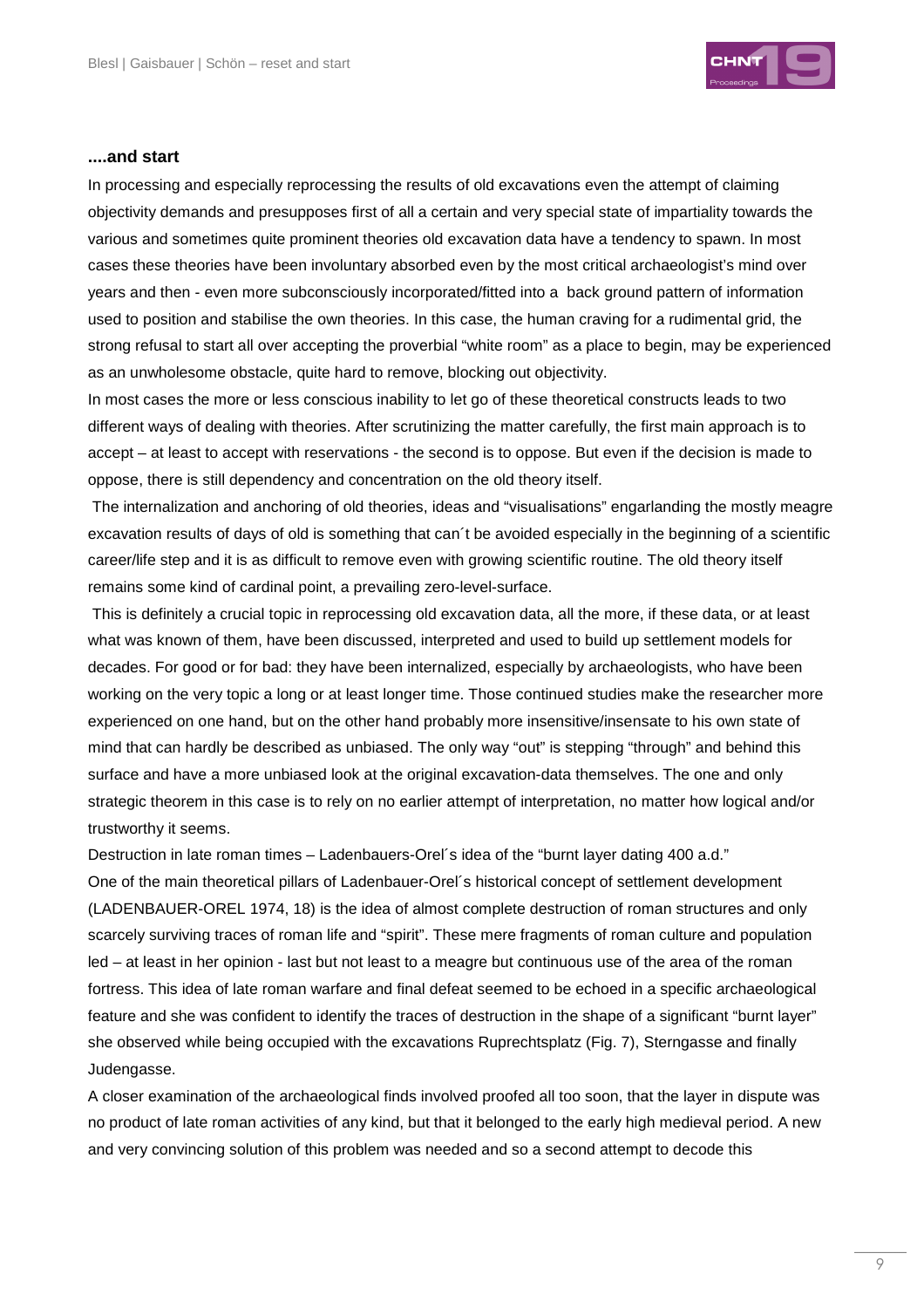



Fig. 7 – Interpretation instead of documentation (Helga Ladenbauer-Orel, BDA, archived in the Mauerbach Archaeology centre)

stratigraphy entitled this sequence of a small dark layer, followed by a light brown, yellowish, sandy feature the result of a "slash and burn" initiative, to make preparations for a new settlement area (FELGENHAUER-SCHMIEDT 1992, 63 ). So the idea of destruction died a quick death, the "slash and burn"-theory thrived because of its logical structure and is used up to now and – to be honest – internalized by most young and old archaeologist

As a matter of fact this features stated compound qualifying it as "burnt layer" in the first place was never put into question. This is precisely, where a complete reanalysis of this stratigraphic situation has to start. Observing the situation from a new and more unbiased point of view, a very thin dark layer is evident, while no compound is discernible. Quite striking on the other hand is a sequence of roman mortar floors situated beneath. To sum up all these facts: In roman and probably even late roman times floors consisting of clay and mortar were constructed and repeatedly renewed. This succession of floors is covered by a humous darkish layer with a probably intentionally flattened surface, a layer that probably can be identified as the "dark earth", an archaeological feature quite common as a "borderline"/ "barrier" between late roman and medieval remains. This "dark earth" is superposed by the thin dark layer, which is sealed by a fill-up layer consisting of light, yellowish sandy material (Fig. 8)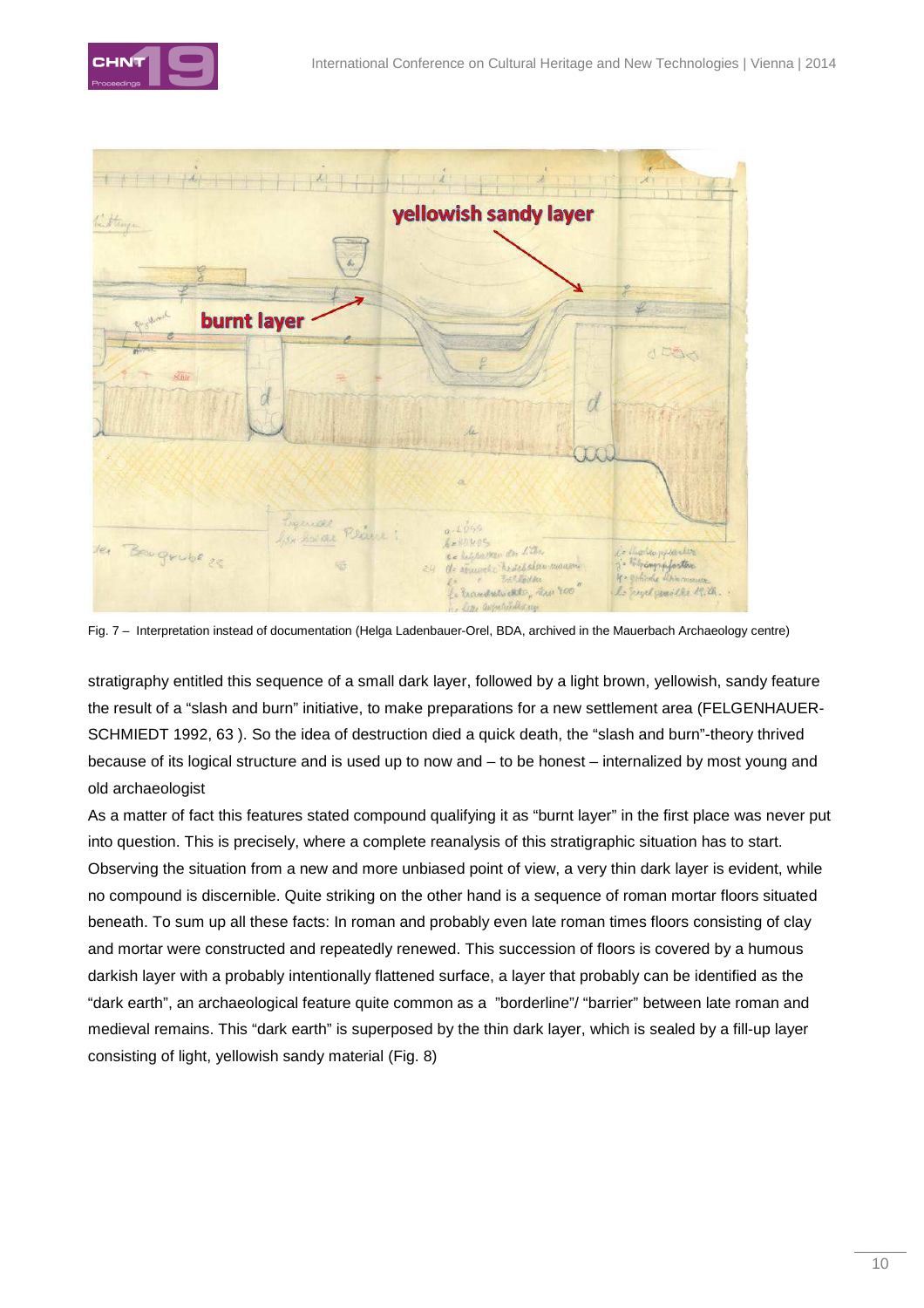





Ladenbauer-Orel may have hypothesised fire as a catalyst for the thin dark layer, but it is not unlikely, that it was water. The plane and densified surface of the "dark earth" all together with the sequence of mortar floors obviously had the potential to influence the water permeability in this area significantly. The result could well have been a moist and muddy surface that was quickly covered by sand – out of obvious reasons. This muddy situation might well have been preserved in the stratigraphic sequence as a thin dark layer. One way or the other new soil samples are desperately needed and the only way to answer this question sufficiently.

Returning to the initial idea and title the question remains: Are we able to reset and start anew, to be objective, erase each and every influencing precondition, and delete every misguiding sketch and concept? Especially among those archaeologists, who find themselves often entangled in the web of old excavation data and much more dangerous – the powerful theories und enthralling models based on them - the unbiased archaeological mind is clearly a rarity.

Facing one's own boundaries and systemic weaknesses it is inevitable to admit once more, that complete and utter objectivity is and probably will be an illusion but it also remains a value worth attempting approximation.

I. G.

## **Acknowledgment**

Many thanks to Paul Mitchell for translating the parts of Christoph Blesl and Doris Schön.